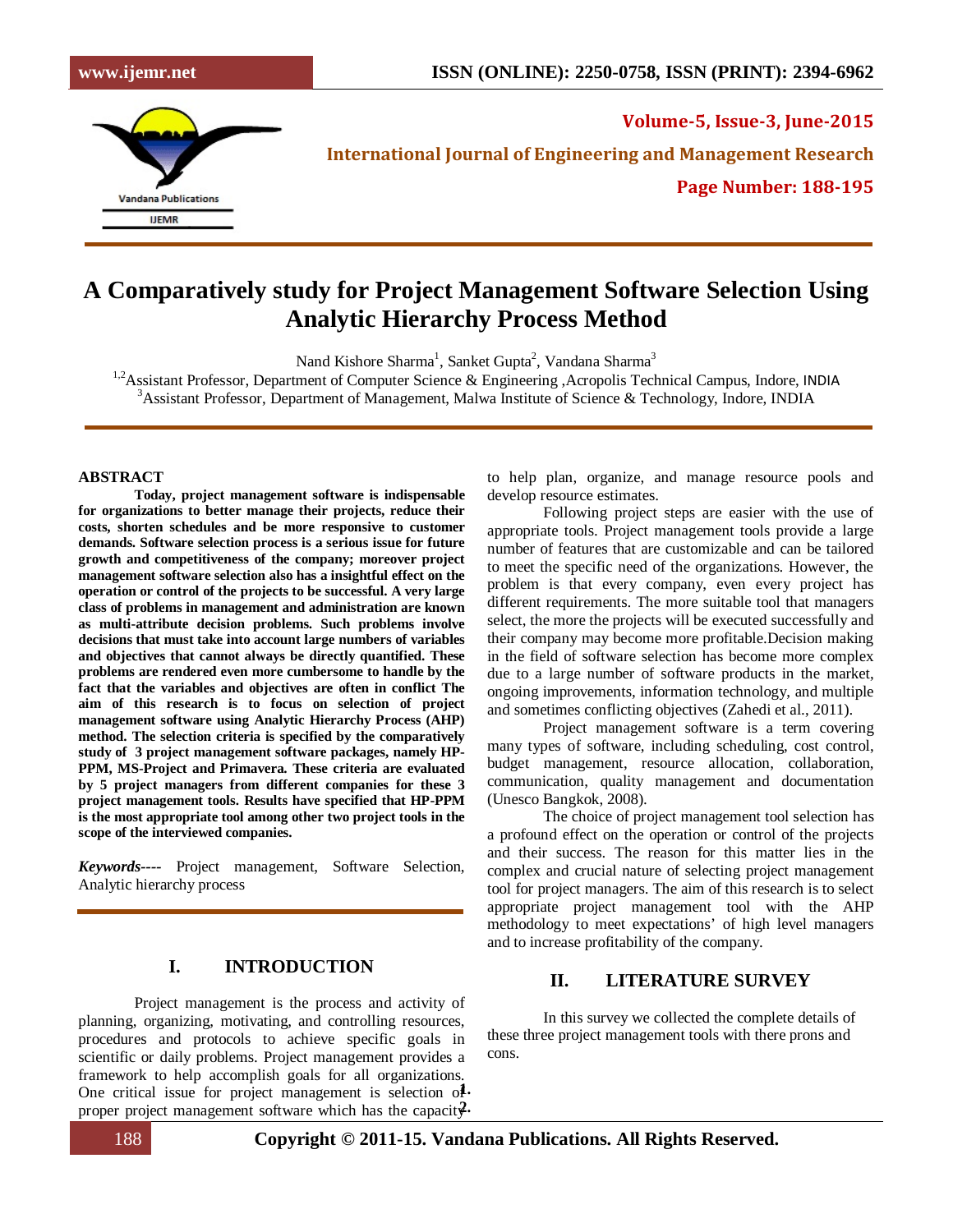## *1. HP-PPM*

## *1.1. Introduction*

When there are many projects run by an organization, it is vital for the organization to manage their project portfolio. This helps the organization to categorize the projects and align the projects with their organizational goals.

Project Portfolio Management (PPM) is the term used for centralized management and administration of the processes, technologies and methods that are used by the project managers within an organization. It is most relevant for companies that undertake multiple projects at one time which require a dignified framework for effective tracking, allocation and management of these projects. However, for this PPM to be effective, companies should incorporate realtime governance within their business practices and activities.

The Five Question Model



The five question model of project portfolio management illustrates

The five question model of project portfolio management illustrates that the project manager is required to answer five essential questions before the inception as well as during the project execution.

The answers to these questions will determine the success of the implementation of the project.

#### *1.2. Objectives of Project Portfolio Management*

Same as with financial portfolio management, the project portfolio management also has its own set of objectives. These objectives are designed to bring about expected results through coherent team players.

When it comes to the objectives, the following factors need to be outlined. The need to create a descriptive document, which contains vital information such as name of project, estimated timeframe, cost and business objectives. The project needs to be evaluated on a regular basis to ensure that the project is meeting its target and stays in its course. Selection of the team players, who will work towards achieving the project's objectives.

#### *1.3. Benefits of Project Portfolio Management*

Project portfolio management ensures that projects have a set of objectives, which when followed brings about the expected results. Furthermore, PPM can be used to bring out changes to the organization which will create a flexible structure within the organization in terms of project execution. In this manner, the change will not be a threat for the organization.

## *The following benefits can be gained through efficient project portfolio management:*

- Greater adaptability towards change.
- Constant review and close monitoring brings about a higher return.
- Management's perspectives with regards to project portfolio management is seen as an 'initiative towards higher return'. Therefore, this will not be considered to be a detrimental factor to work.
- Identification of dependencies is easier to identify. This will eliminate some inefficiency from occurring.
- Advantage over other competitors (competitive advantage).
- Helps to concentrate on the strategies, which will help to achieve the targets rather than focusing on the project itself.
- The responsibilities of IT is focused on part of the business rather than scattering across several.
- The mix of both IT and business projects are seen as contributors to achieving the organizational objectives.

#### *14. Overcome Business Challenges*

With the valuable expertise, we will be able to benefit with an efficient and effective project and portfolio management by aligning IT portfolio with business goals and objectives.

However, this will also bring some added benefits for business, which includes:

- Efficient portfolio management with the use of an effective real-time governance
- No prioritization of projects; every project given equal importance and allocated with sufficient resources for its successful completion
- Improved ability to capture structured demands from the business; input, analysis and approval
- Enhanced real-time visibility of the budgets, resources, costs, programs, forecasts and projects; enabling the attainment of relevant matrices
- Achieve optimum alignment of business

#### *1.6. Components*

**1. Project Management**: Helps you reduce project complexity and accelerate project delivery by integrating project management and process controls.

**2. Portfolio Management**: Align your IT portfolio to better support your business strategy. Use what-if scenario planning to automatically or manually creates an optimal mix of projects, proposals and assets. Gather accurate, up-to-date information for difficult portfolio decisions.

**3. Financial Management:** Enables your organization to manage its IT portfolio with real-time visibility into financial performance. This software offers automatic calculations of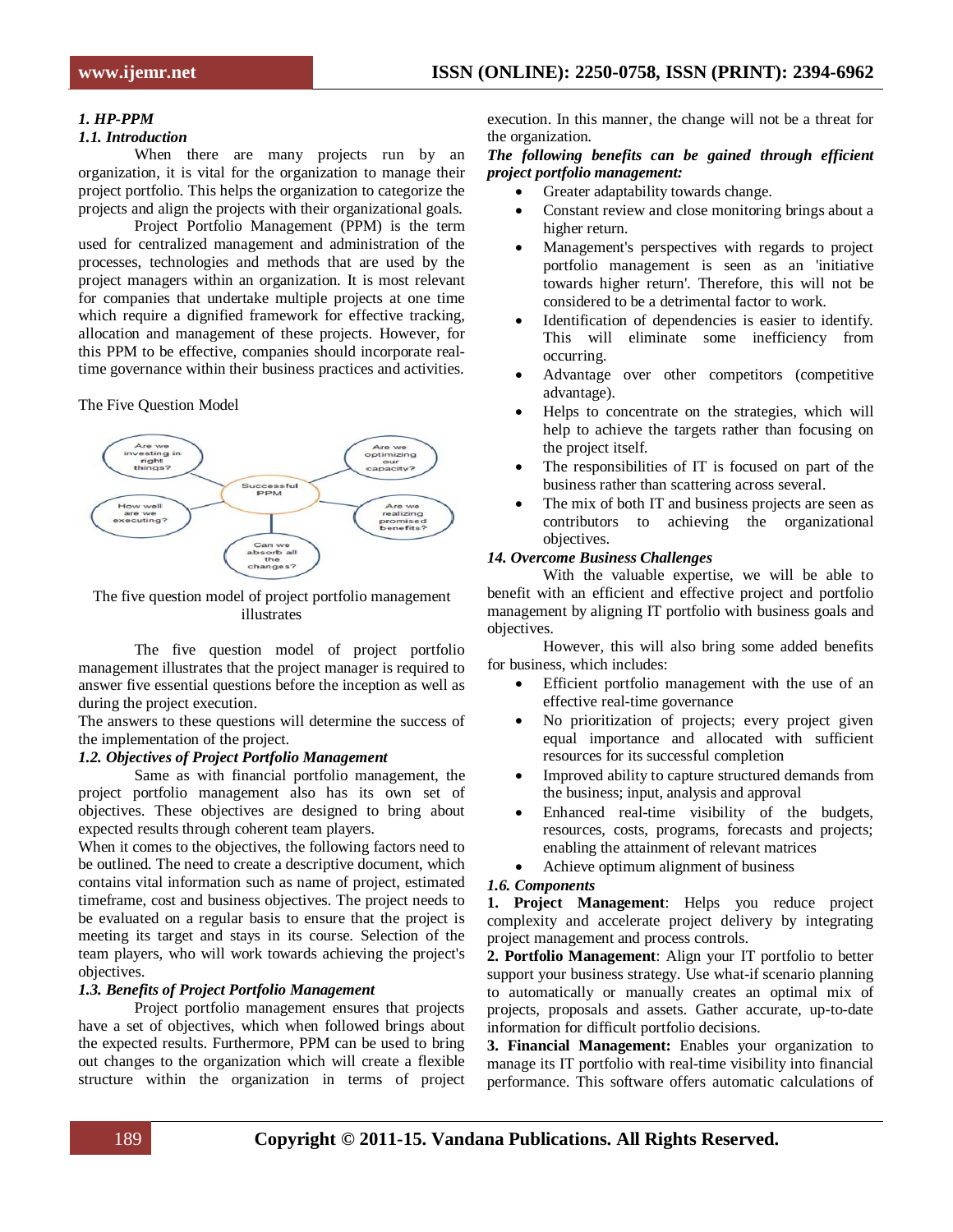costs and variances that delivers detailed comparisons of your project health**.**

**4. Time Management:** Helps you streamline time collection and improve the accuracy of tracking the work your IT organization performs. The software bridges the gap between work management and time management across a range of items, including projects, tasks, requests and deployments. It enables you to focus on value-added activities by helping you manage both the work-demanded and time-expended sides of the equation in your IT portfolio**.**

**5. Program Management:** Provides visibility across programs, projects and operational-type activities, enabling your team to collaboratively manage programs from concept to completion. It automates processes for managing scope, risk, quality, issues and schedules. This software provides a single repository for all project status reports, including detailed cost and schedule metrics as well as expected benefits. This information is presented to all project participants and stakeholders through a role-based dashboard. **6. Resource Management:** Enables you to effectively manage resource capacity and allocation. This software provides a clear picture of your resource supply, including resource roles, skills and skill levels, across your entire organization. It also balances your resource supply with incoming demand, giving you full visibility and control over your project demands. Support for top-down and bottom-up resource planning allows you to forecast resource demand by roles for high-level portfolio planning. Through resource requests, this high-level planning profile transitions to detailed task and request assignments. And because HP PPM Resource Management provides visibility for both operational tasks and mission-critical, strategic projects, you can allocate resources to the highest-priority activities to ensure IT stays in alignment with business priorities.

**7. Demand Management:** Enables you to capture all the requests made on your IT organization. It allows you to aggregate, prioritize and fulfill demands for both strategic projects and day-to-day activities. As a result, business users and IT can collaborate efficiently, which helps you cut costs, accelerate problem resolution and manage your service levels. HP PPM Center Demand Management software leverages a powerful workflow process engine that helps automate business processes and enforce best practice process methodologies.

#### *1.7. Cons:*

#### *1.* **No Customization Options**

Calling HP PPM rigid might be a stretch, but its lack of customization options should be noted. It's more than just visual tweaks too. For example, you can't make custom fields to save off data that might be specific to your company's process.

#### *2.* **No Task Management**

In a perfect world, all employees would know exactly what to work on at any given time. Obviously, this isn't the case, and is why HP PPM's lack of task management features is a con. Can you make do without these capabilities? Yes, but your team will thank you if you choose a solution with built-in task management.

## *2. MS Project*

## *2.1 Introduction*

Quality is an important factor when it comes to any product or service. With the high market competition, quality has become the market differentiator for almost all products and services.

Therefore, all manufacturers and service providers out there constantly look for enhancing their product or the service quality. In order to maintain or enhance the quality of the offerings, manufacturers use two techniques, quality control and quality assurance. These two practices make sure that the end product or the service meets the quality requirements and standards defined for the product or the service.

There are many methods followed by organizations to achieve and maintain required level of quality. Some organizations believe in the concepts of Total Quality Management (TQM) and some others believe in internal and external standards.

The standards usually define the processes and procedures for organizational activities and assist to maintain the quality in every aspect of organizational functioning. When it comes to standards for quality, there are many. ISO (International Standards Organization) is one of the prominent bodies for defining quality standards for different industries. Therefore, many organizations try to adhere to the quality requirements of ISO. In addition to that, there are many other standards that are specific to various industries.

Since standards have become a symbol for products and service quality, the customers are now keen on buying their product or the service from a certified manufacturer or a service provider. Therefore, complying with standards such as ISO has become a necessity

## *2.2 Types of Project Management Software*

#### **1) Desktop**

There are two types of project management software available for project managers. The first category of such software is the desktop software. Microsoft Project is a good example for this type. You can manage your entire project using MS Project, but you need to share the electronic documents with others, when collaboration is required.

#### **2) Web Based**

As a solution for the above issue, the web-based project management software was introduced. With this type, the users can access the web application and read, write or change the project management-related activities. This was a good solution for distributed projects across departments and geographies. This way, all the stakeholders of the project have access to project details at any given time. Specially, this model is the best for virtual teams that operate on the Internet.

#### *2.3 Characteristics of Project Management Software*

When it comes to choosing project management software, there are many things to consider. Not all the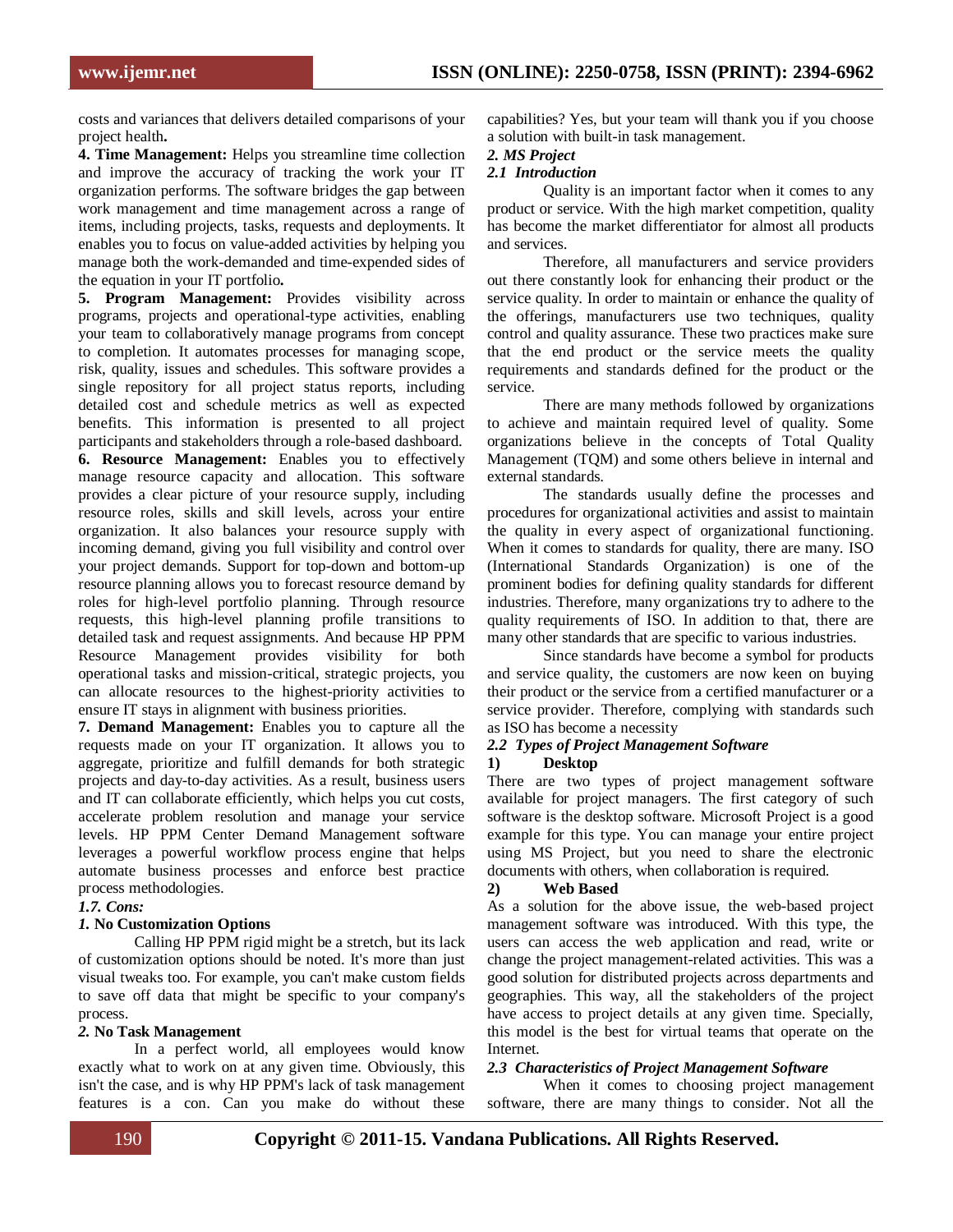projects may utilize all the features offered by project management software.

Therefore, you should have a good understanding of your project requirements before attempting to select one for you. Following are the most important aspects of project management software:

## **1) Collaboration**

The project management software should facilitate the team collaboration. This means that the relevant stakeholders of the project should be able to access and update the project documents whenever they want to.

#### **2) Scheduling**

Scheduling is one of the main features that should be provided by project management software. Usually, modern project management software provides the ability to draw Gantt charts when it comes to activity scheduling.In addition to this, activity dependencies can also be added to the schedules, so such software will show you the project critical path and later changes to the critical path automatically.

When requirements are changed and new requirements are added to the project later, project management team can compare the new schedule with the baseline schedule automatically to understand the project scope and cost deviations.

#### **3) Issue Tracking**

During the project life cycle, there can be many issues related to project that needs constant tracking and monitoring. Therefore, the project management software should have features to track and monitor the issues reported by various stakeholders of the project.

## **4) Document Management**

A project has many documents in use. Most of these documents should be accessible to the stakeholders of the project. Therefore, the project management software should have a document management facility with correct access control system.

#### **5) Resource Management**

Resource management of the project is one of the key expectations from project management software. This includes both human resources and other types.The project management software should show the utilization of each resource throughout the entire project life cycle.

## *3. Primavera*

## *3.1. Introduction:*

[Primavera Systems](http://en.wikipedia.org/wiki/Primavera_Systems) is the brand name (founded by Les Seskin, Dick Faris and Joel Koppelman) under which a range of software packages that collectively form a comprehensive enterprise [project portfolio management](http://en.wikipedia.org/wiki/Project_portfolio_management) (EPPM) [solution](http://en.wikipedia.org/wiki/Solution) are marketed. Primavera was launched in 1983 by Primavera Systems Inc. and was acquired by [Oracle](http://en.wikipedia.org/wiki/Oracle_Corporation)  [Corporation](http://en.wikipedia.org/wiki/Oracle_Corporation) in 2008.

Primavera software includes project management, collaboration and control capabilities and integrates with other enterprise software such as [Oracle](http://en.wikipedia.org/wiki/Oracle_Corporation) or [SAP's](http://en.wikipedia.org/wiki/SAP_ERP) [ERP](http://en.wikipedia.org/wiki/Enterprise_resource_planning) systems.

## **III. METHODOLOGY**

## *3.1 Analytic Hierarchy Process (AHP)*

The Analytic Hierarchy Process (AHP) is a structured technique for organizing and analyzing complex decisions that is developed by Saaty (1980). It is a method for ranking decision alternatives and selecting the best one when the decision maker has multiple criteria. It is based on the well-defined mathematical structure of consistent matrices and their associated right eigenvector's ability to generate true or approximate weights (Merkin, 1979).

Typical applications where AHP has been used are in:

- Prioritizing factors and requirements that impact software development and productivity,
- Choosing among several strategies for improving safety features in motor vehicles,
- Estimating cost and scheduling options for material requirements planning (MRP),
- Selecting desired software components from several software vendors,
- Evaluating the quality of research or investment proposals.

AHP also uses actual measures like price, counts, or subjective opinions as inputs into a numerical matrix. The outputs include ratio scales and consistency indices derived by computing eigenvalues and eigenvectors.

There are seven steps for applying AHP (Saaty, 1980):

- 1. Define the problem and determine its goals.
- 2. Structure the hierarchy from the top through the intermediate levels and to the lowest level which usually contains the list of alternatives.
- 3. Construct a set of pair-wise comparison matrices (size n x n) for each of the lower levels with one matrix for each element in the level immediately above by using the relative scale management (Figure 1).
- 4. There are  $n*(n-1)$  judgments required to develop the set of matrices in step 3. Reciprocals are automatically assigned in each pair-wise comparison.
- 5. Hierarchical synthesis is used to weight the eigenvectors by the weights of the criteria and the sum is taken over all weighted eigenvector entries corresponding to those in the next lower level of hierarchy.
- 6. Having made all the pair-wise comparisons, the consistency is determined by the eigenvalue.
- 7. Steps 3-6 are performed for all levels in the hierarchy.

In AHP, preferences between alternatives are determined by making pair wise comparisons technique in which the decision maker examines two alternatives by considering one criterion and indicates a preference. Usually 1-9 scale (but sometimes 1-5 scale) is used for AHP. In the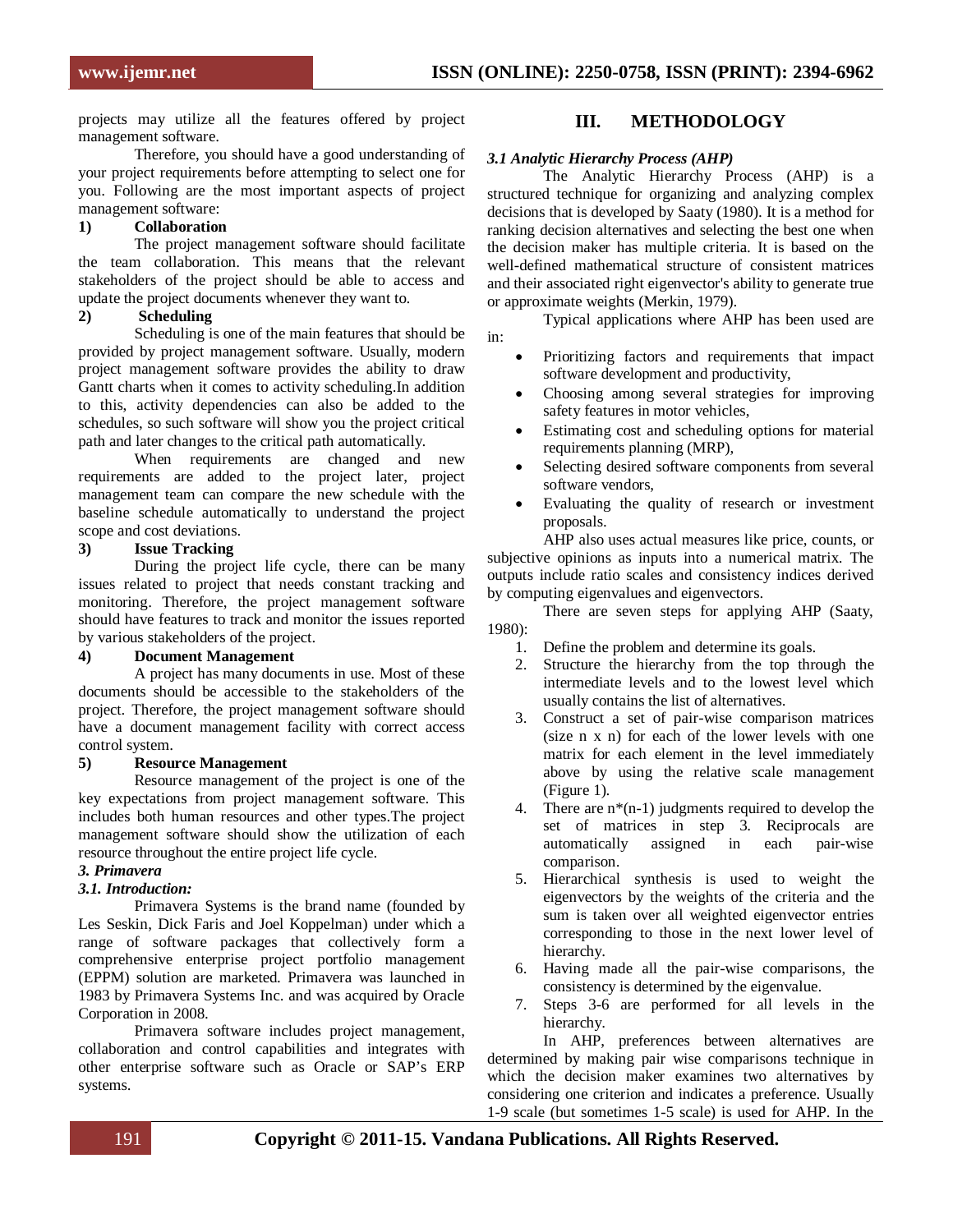pair wise comparison matrix, the value 9 indicates that one factor is extremely more important than the other, and the value 1/9 indicates that one factor is extremely less important than the other, and the value 1 indicates equal importance (Sarkis and Talluri, 2004). Table 1 displays the pair-wise comparison scale used for this study.

| Table 1: Pair-Wise Comparison Scale for |  |
|-----------------------------------------|--|
| <b>AHP</b> Preferences                  |  |

| <b>Numerical</b> |                                        |  |  |  |  |  |
|------------------|----------------------------------------|--|--|--|--|--|
| rating           | <b>Verbal judgments of preferences</b> |  |  |  |  |  |
|                  | <b>Extremely preferred</b>             |  |  |  |  |  |
|                  | Very strongly to extremely             |  |  |  |  |  |
|                  | Very strongly preferred                |  |  |  |  |  |
|                  | Strongly to very strongly              |  |  |  |  |  |
|                  | Strongly preferred                     |  |  |  |  |  |
|                  | Moderately to strongly                 |  |  |  |  |  |
|                  | Moderately preferred                   |  |  |  |  |  |
|                  | Equally to moderately                  |  |  |  |  |  |
|                  | <b>Equally preferred</b>               |  |  |  |  |  |

#### Figure 1: Pair Wise Comparison Matrix

|                                                                                                                                                                                                                                                             |  |       |  |  |  | $C_1$ $C_2$ $C_3$ $C_4$ $C_5$ $C_6$ $C_n$ |
|-------------------------------------------------------------------------------------------------------------------------------------------------------------------------------------------------------------------------------------------------------------|--|-------|--|--|--|-------------------------------------------|
| $C_1$ $C_2$ $a_{11}$ $a_{12}$ $a_{13}$ $a_{14}$ $a_{15}$ $a_{16}$ $a_{19}$<br>$C_2$ $a_{21}$ 1 $a_{23}$ $a_{24}$ $a_{25}$ $a_{26}$ $a_{27}$<br>$C_3$ $a_{31}$ $a_{32}$ 1 $a_{34}$ $a_{35}$ $a_{36}$ $a_{37}$<br>$C_4$ $a_{41}$ $a_{42}$ $a_{43}$ 1 $a_{45}$ |  |       |  |  |  |                                           |
|                                                                                                                                                                                                                                                             |  |       |  |  |  |                                           |
|                                                                                                                                                                                                                                                             |  |       |  |  |  |                                           |
|                                                                                                                                                                                                                                                             |  |       |  |  |  |                                           |
|                                                                                                                                                                                                                                                             |  |       |  |  |  |                                           |
|                                                                                                                                                                                                                                                             |  |       |  |  |  |                                           |
|                                                                                                                                                                                                                                                             |  |       |  |  |  |                                           |
|                                                                                                                                                                                                                                                             |  |       |  |  |  |                                           |
|                                                                                                                                                                                                                                                             |  | T T 1 |  |  |  |                                           |

In Figure 1:

n = criteria number to be evaluated

 $Ci = ith$  criteria,

 $Aij =$  importance of ith criteria according to jth criteria

The next stage is to calculate λmax so as to lead to the Consistency Index and the Consistency Ratio.

Consider  $[Ax = \lambda max * x]$  where x is the Eigenvector.

Then Consistency Ratio (CR) is calculated to measure how consistent the judgments have been relative to large samples of purely random judgments. If CR is greater than 0.1 the judgments are untrustworthy because they are too close for comfort to randomness and the exercise is valueless or must be repeated.

#### *3.2 Implementation of AHP*

In this part, application of each step of AHP will be explained in detail.

#### *3.2.1 Problem Statement*

Decision making in the field of software selection has become more complex due to a large number of software products in the market, ongoing improvements, information technology, and multiple and sometimes conflicting

objectives (Zahedi et al., 2011). For instance, project managers coming from different backgrounds are prone to choose different tools according to their prior experiences without considering companies real requirements. This may result in wrong decision as well as loss of money, time and effort.

The choice of project management tool selection has a profound effect on the operation or control of the projects to be more successful. The reason for this matter lies in the complex and crucial nature of selecting project management tool for project managers. The aim of this project is to select appropriate project management software with AHP methodology to meet expectations' of high level managers and to increase profitability of the company.

#### *3.2.2 Constructing the Structure of AHP Structure of AHP method*

AHP method as a flexible model for decision making, clarifying the issues which have

several possible solutions. AHP is performed by expert method and then by performed

mathematical one, which divides the main problem into smaller and more detailed elements.

Decision by AHP method can be divided into three different levels [2]:

*1. hierarchy,*

*2. priorities,*

*3. consistency.*

#### *Explanation of the AHP hierarchy*

Designing a structured AHP hierarchy means developing a system consisting of a goal of decision making process, a group of experts and their criteria and other alternatives, arranged like a tree



Fig. 1 AHP method structure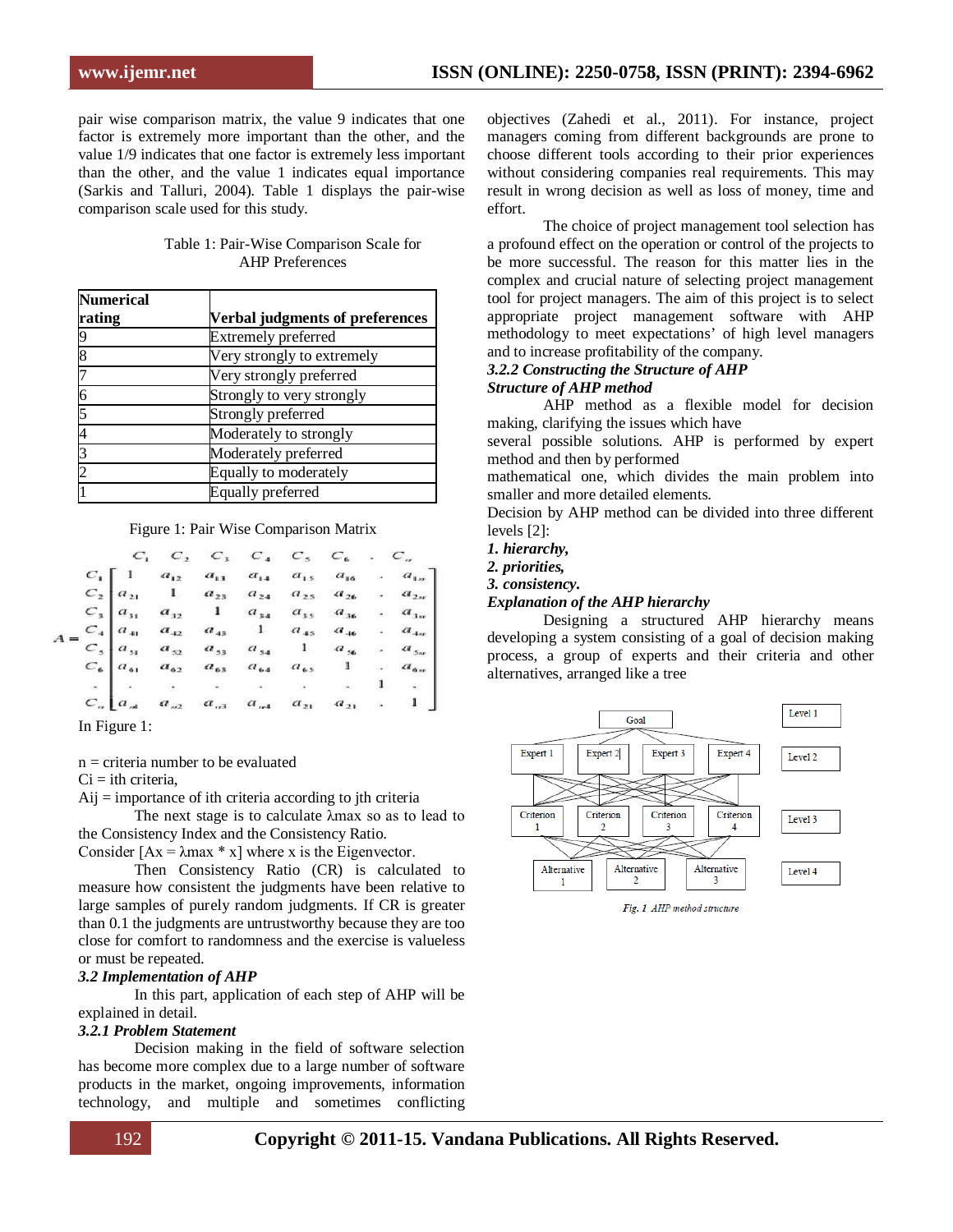Defining criteria is one of the most critical steps of constructing AHP model since the decision of users shapes around these pre-determined criteria. In order to define the most appropriate criteria, first the literature is searched comprehensively and then experts that use project management tools from different sectors are interviewed. Criteria affecting selection of project management software are specified by literature and interviews performed with experts (Table 2

Table 2: Project Management Tool Selection Criteria Literature List

| Criteria Groups          | <b>References</b>                                                                 |
|--------------------------|-----------------------------------------------------------------------------------|
| Cost                     | (Eliat et al., 2008), (Farzaneh et al., 2013), (Jadhay & Sonar, 2008), (Zahedi et |
|                          | al., 2011)                                                                        |
| <b>User Friendliness</b> | (Farzaneh et al., 2013), (Jadhay & Sonar, 2008), (Silva et al., 2013), (Zahedi et |
|                          | al., 2011)                                                                        |
| <b>Tool Maturity</b>     | (Eliat et al., 2008), (Farzaneh et al., 2013), (Jadhay & Sonar, 2008), (Silva et  |
|                          | al., 2013), (Zahedi et al., 2011)                                                 |
| Vendor/Consultant        | (Eliat et al., 2008), (Farzaneh et al., 2013), (Jadhay & Sonar, 2008), (Kamal M.  |
|                          | Al-Subhi Al-Harbi, 2001), (Silva et al., 2013), (Zahedi et al., 2011)             |

Some other criteria are also found such as application development cost, acquire and test hardware, suitability with programming, language, browser compatibility from the literature. However, these criteria are excluded sincethe system is not being developedand the aim is to buy one. If the application will be developed in house, these criteria will also be crucial.

In order to implement AHP methodology and to perform the calculation accurately, real values of all criteria for each tool are needed. Therefore, appointments are arranged with executives from 3 mainly used project management software companies; HP (HP-PPM, 2014), Microsoft (MS-Project, 2014) and Oracle (Primavera, 2014). The executives are requested to specifyscores for each criterion of the 3 tools. Table 3 shows the values for each criterion. In order to state the strength of each tool according to different criteria, executives have given scores to project management tools for each main and sub criterion between 1 and 10.

## Table 3: Criteria Values

| Criteria                        | HP-PPM | <b>MS-Project</b> | Primavera |
|---------------------------------|--------|-------------------|-----------|
| Cost for User                   |        |                   |           |
| Hardware Infrastructure         |        |                   |           |
| Implementation                  |        |                   |           |
| Maintenance                     |        |                   |           |
| Software License                |        |                   |           |
| <b>User Friendliness</b>        |        |                   |           |
| Multidimensional reporting      | 9      | 9                 | 8         |
| Userresponsiveness              | 8      | 6                 |           |
| <b>Tool</b> Maturity            |        |                   |           |
| Platform variety                |        | 10                | 9         |
| Maintainability                 |        | 9                 | 9         |
| Functionality (speed, capacity) |        |                   |           |
| Documentation quality           |        |                   |           |
| Customization                   |        | 6                 |           |
| Upgrade ability                 | 6      | 9                 |           |
| Vendor and Consultant Support   |        |                   |           |
| Demo and pilot test opportunity |        | 10                | 8         |
| Online help, training, tutorial |        |                   |           |
| Technical support               |        | 6                 | 9         |
| Vendorreputation                |        | 10                | g         |
| Experience and knowledge        |        | 10                |           |

## *3.2.3 Constructing Pair wise Comparison Matrices*

After the criteria are determined and the values of each tool for each criterion are assigned, AHP template is formed using Microsoft Excel. In this template, there are 5 comparison matrices consisting of one for main criteria and one for sub criteria of each main criterion. Main criteria matrix consists of cost, user friendliness, tool maturity, and vendor/consultant support variables. First sub criteria matrix consists of the sub criteria of cost which are hardware infrastructure, implementation, maintenance, and software license costs.

Second sub criteria matrix consists of multidimensional reporting and user responsiveness which are the sub criteria of user friendliness. Third main criteria matrix contains platform variety, maintainability, functionality, documentation quality, customization, upgrade ability that form tool maturity. The elements of final sub criteria matrix are demo and pilot test opportunity, online help, training and tutorial, technical support, vendor reputation, and, experience and knowledge which are the sub criteria of vendor and consultant support.

## *3.2.4 Judgments of the Experts*

In order to analyze which tool is appropriate for the businesses according to the priorities of the companies, AHP methodology is implemented through interviews. Experts, using project management software, from different sectors are interviewed:

HP-PPM: 2 companies from telecommunications sector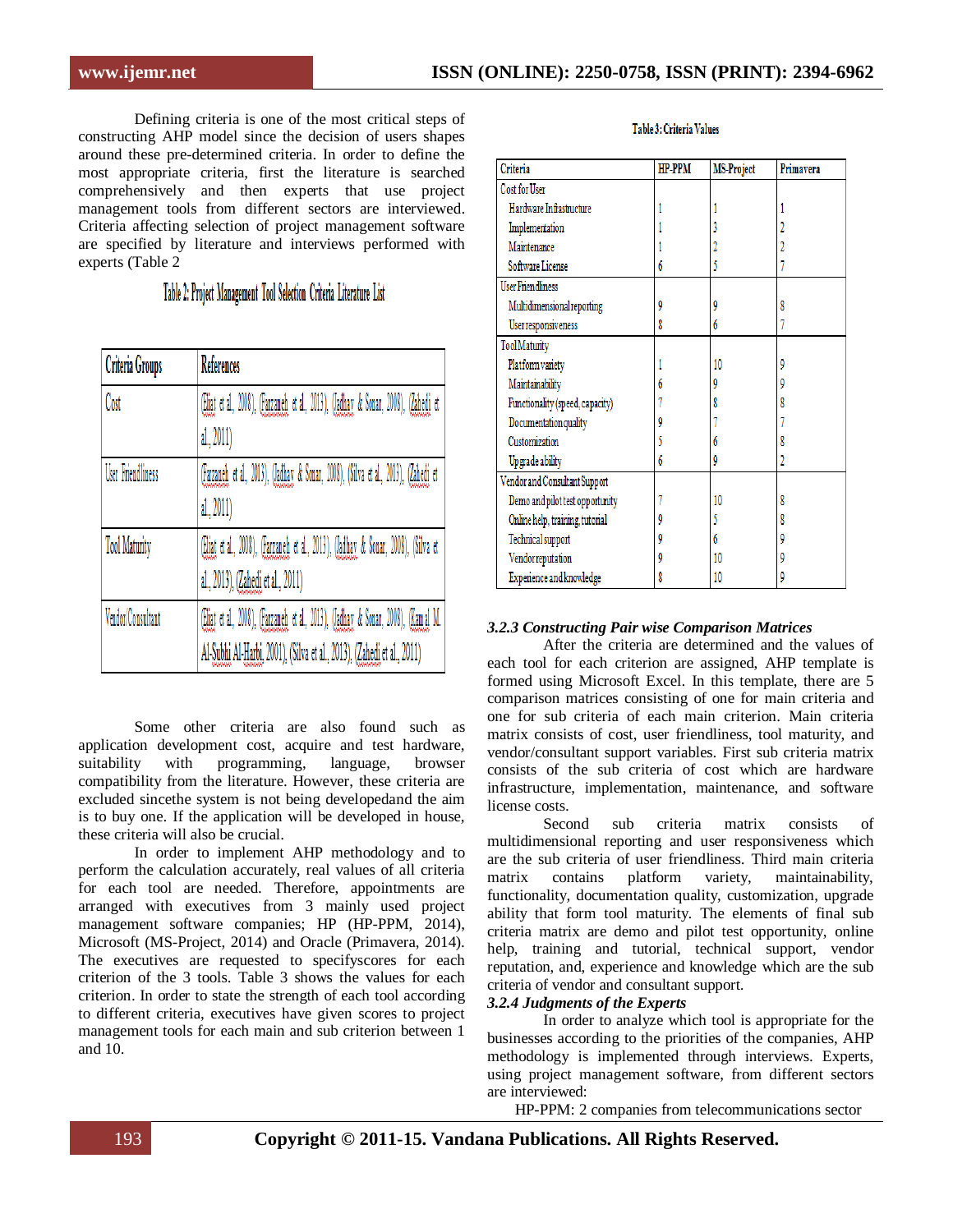MS-Project: 1 company from aircraft maintenance and 1 company from information/communication services sector Primavera: 1 company from construction sector

The experts state which criterion is more important than other when using project management tool by giving weights differing from 1/9 to 9. They repeat pairwise comparison for main criteria and each sub criteria matrices.

## *3.2.5 Calculating Eigen Vectors*

In order to find the ranking of matrices, namely the Eigen vector, the column entries are normalized by dividing each entry by the sum of the column. Then the overall row averages are taken. Eigen vector, in other words priority vector, represents the ranking of criteria.

## *3.2.6 Consistency Check*

In order to check the consistency of the judgments, system checks the Consistency Ratio. AHP assumes that the users are rational decision makers which mean if A is preferred to B and B is preferred to C, then A is preferred to C. For this purpose, Consistency Ratio is checked and if it is greater than 0.1, then the judgments are unreliable and must be repeated (Saaty, 1980).

The formula of Consistency Index (CI) as follows:

# $CI = (\lambda max - n)/(n - 1)$

Where n is the order of matrix and also can be extracted from following equation:

## $AX = \lambda max X$

 After calculating Consistency Index, final step is calculating Consistency Ratio which has to be less than 0.1. Table 4 shows the average consistency indices derived from Saaty's book (1980).

#### **Table 4: Average Consistency Indices**

|  |                                                                                                                                                                                                                                                                                                                                                               |  |  |  | $10$ 11 12 13 14 |  |  |  |
|--|---------------------------------------------------------------------------------------------------------------------------------------------------------------------------------------------------------------------------------------------------------------------------------------------------------------------------------------------------------------|--|--|--|------------------|--|--|--|
|  | $\vert 0.00 \vert 0.00 \vert 0.58 \vert 0.90 \vert 1.12 \vert 1.24 \vert 1.32 \vert 1.41 \vert 1.45 \vert 1.49 \vert 1.51 \vert 1.48 \vert 1.56 \vert 1.57 \vert 1.59 \vert 1.59 \vert 1.50 \vert 1.51 \vert 1.53 \vert 1.55 \vert 1.59 \vert 1.50 \vert 1.51 \vert 1.50 \vert 1.51 \vert 1.53 \vert 1.55 \vert 1.59 \vert 1.50 \vert 1.51 \vert 1.53 \vert $ |  |  |  |                  |  |  |  |

In Table 4, the first row shows the order of matrix that is used in pair wise comparison and second row shows the average consistency indices derived from a sample of randomly selected reciprocal matrices of AHP method. The formula of Consistency Ratio is as follows:

## $CR = CI / averageCI$

Then consistency ratio is checked to be less than 0.1.

#### $CR < 0.1$

If the consistency ratio doesn't ensure required value then experts repeated the pair wise comparison.

#### *3.2.7 Iteration of the Previous Steps*

All previous steps are repeated for all criteria matrices and satisfactory consistency ratios are tried to be obtained. After that, priority matrices that show the ranking of criteria are formed. The last step is taking matrix

multiplication of the Eigen vectors and the values of alternatives which are given by experts based on predetermined criteria. The results give the ranking of alternatives and the best alternative takes the highest score.

#### **IV. RESULTS**

After interviews with 5 experts from different sectors namely telecommunication, aircraft maintenance, construction, and information services, calculations were completed using AHP template prepared with Excel and the results are presented in Table 5. As it can be seen from Table 5, scores are not very far away from each other. Based on the pair wise criteria comparisons of two experts from communication sectors who are currently using HP-PPM as project management tool, HP-PPM was determined as the most appropriate tool for their demands. An expert, who is currently using MS-Project, from aircraft maintenance sector applied pairwise criteria comparison based on the needs of the projects that he executed and it is determined that HP-PPM is the most appropriate tool for his needs. Moreover, another expert who is also using MS-Project currently applied AHP and both HP-PPM and Primavera were found to be the most suitable tools having equal scores. Finally, after calculations that were made based on the pair wise criteria comparison of expert who is currently using Primavera from construction sector, HP-PPM was determined as the most appropriate tool for the needs of the expert.

Table 5: AHP Scores

|              | HP-        | $MS-$   |                  |            |
|--------------|------------|---------|------------------|------------|
| Sector/Comp  | <b>PPM</b> | Project | Primaver Current |            |
| any          | Score      | Score   | a Score          | Software   |
| Telecommuni  |            |         |                  |            |
| cations/1    | 0.35       | 0.31    | 0.34             | HP-PPM     |
| Telecommuni  |            |         |                  |            |
| cations/2    | 0.34       | 0.33    | 0.33             | HP-PPM     |
| Aircraft     |            |         |                  |            |
| maintenance  | 0.37       | 0.29    | 0.34             | MS-Project |
| Construction | 0.36       | 0.31    | 0.33             | Primavera  |
| Information  |            |         |                  |            |
| services     | 0.35       | 0.30    | 0.35             | MS-Project |

Sub-criteria based results can be summarized as follows:

According to the sub criteria weights among tools, for all companies the weight of the cost criteria is the highest in HP-PPM tool. For the criteria of user friendliness, it has the highest weight in MS-Project according to the preferences of all companies.

For all companies, HP-PPM is the best tool, Primavera is the second best tool and MS-Project is the third best tool for tool maturity criteria.